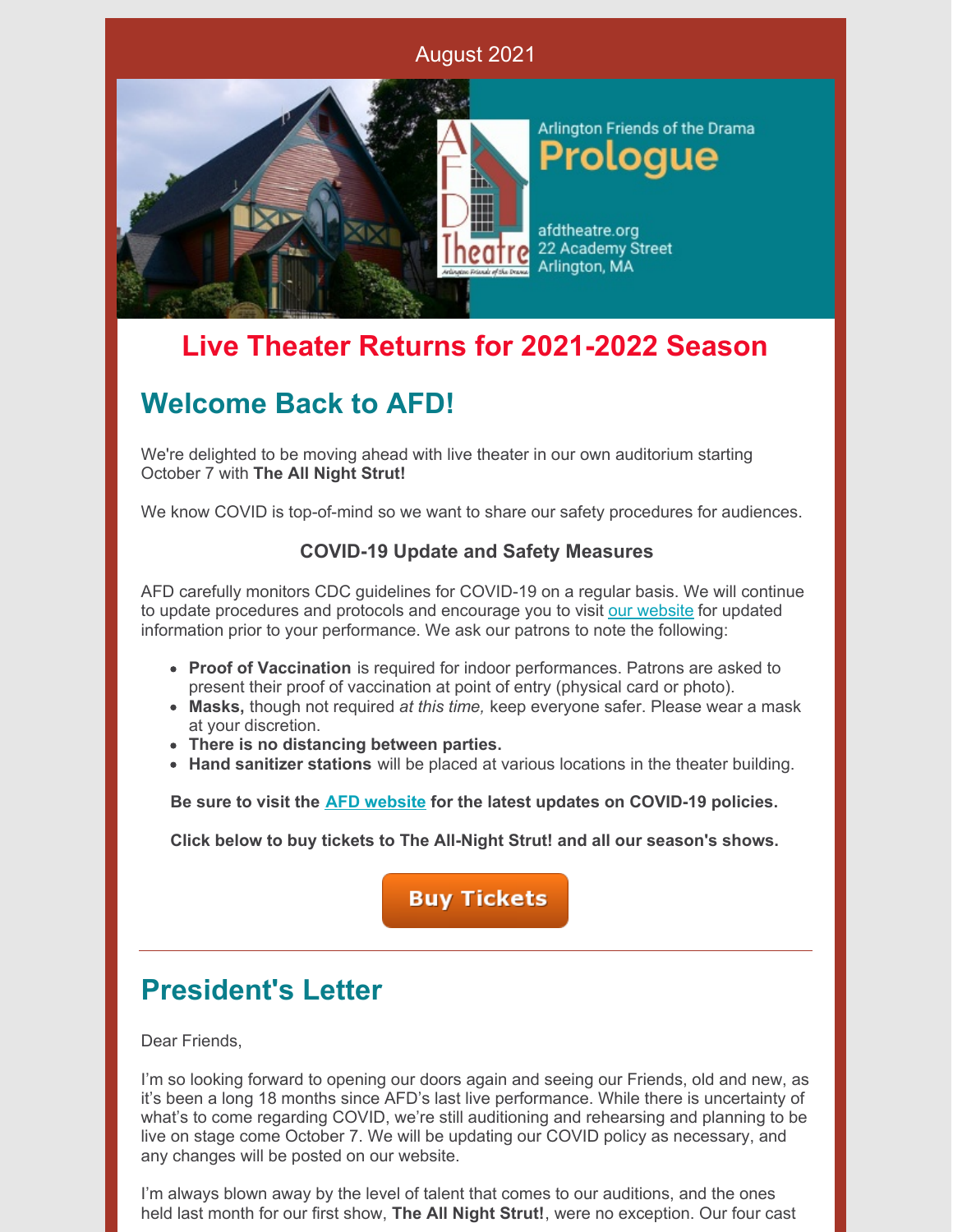members are all triple threats, and the show is a joyful and nostalgic musical journey through the 30's and 40's.

On September 19 at 4 PM, we will be holding our first Member Meeting of the season. If you've never been to one, please consider this your personal invitation. It's a great way to meet other AFDers, learn what's going on behind the scenes, and even get to preview a few songs from **The All Night Strut!** If you have any questions at all about what these meetings are about, please feel free to contact me at [judylynnweinberg@gmail.com](mailto:judylynnweinberg@gmail.com).

Enjoy the rest of your summer, and I hope to see you at the theater soon.

**Judy Weinberg** AFD President





`o





Vanessa Calantropo

Jean-Alfred Chavier

**Lali Haines** 

Jordan Hand

## **Cast and Crew of The All Night Strut!**

**Cast Vanessa Calantropo Jean-Alfred Chavier Jordan Hand Lali Haines**

#### **Production Team**

**Susan Chebookjian: Director / Choreographer Katie Clark: Assistant Director / Choreographer Dan Rodriguez: Music Director Elizabeth Micci and Judy Weinberg: Co-Production Managers Jessica Going and Chelsea Zabel: Co-Stage Managers Greg Mancusi-Ungaro: Set Design Ken Theriault: Set Tech Tom Powers: Sound Design Hobbit: Lighting Design James Peregrine: Lighting Assistant Margaret Shelman: Props Emily "Keiko" Ogura and Maggie Whalen: Costumes Jeanne Callinan: Hair / Makeup Marie Mueller: Publicity**

### **Our 2021-2022 Season**

#### **The All Night Strut!**

Conceived and Originally Directed and Choreographed by Fran Charnas Musical Arrangements by Tom Fitt, Gil Lieb, and Dick Schermesser Additional Orchestrations by Corey Allen

**October 7-17, 2021**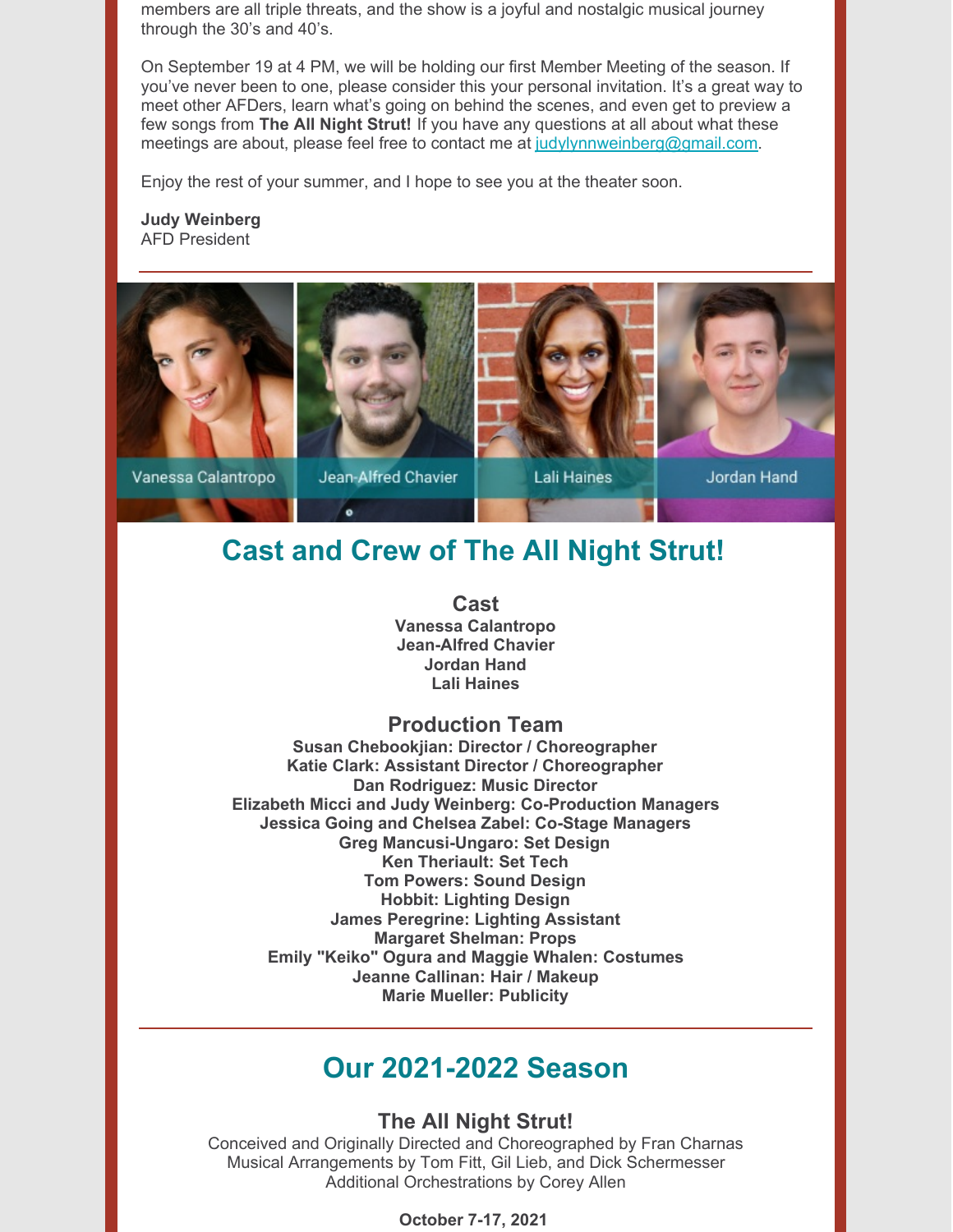#### Stage Director/Choreographer: Susan Chebookjian Music Director: Dan Rodriguez Production Managers: Judy Weinberg and Elizabeth Micci

A sassy celebration of the 1930s and '40s, this jukebox musical offers a bonanza of the way things were during the Depression, World War II, and the post-war boom. From the funky jive of Harlem to the sophisticated elegance of El Morocco and the romance of the Stage Door Canteen, this is an evening filled with jazz, blues, bebop and classic songs.

#### **Angel Street**

by Patrick Hamilton

#### **December 3-19, 2021**

Director: Paul Dixon Production Managers: Evelyn Corsini Alcorn, Mary Hummon, and Ginger Webb

A Broadway hit first produced on the West End under the title "Gaslight," this mystery thriller tells the story of the Manninghams, who live on Angel Street in 19th-century London. Familiar with the term "gaslighting"? It comes from this classic work of drama in which the tension builds into some of the most suspenseful sequences in modern theatre. The famous movie version of "Gaslight" featured Joseph Cotton and Ingrid Bergman.

#### **Pippin**

Music and Lyrics by Stephen Schwartz Book by Roger O. Hirson Originally Produced on the Broadway Stage by Stuart Ostrow Directed on the Broadway Stage by Bob Fosse 2013 Broadway Revival Directed by Diane Paulus Orchestrations for 2013 Revival by Larry Hochman

#### **February 25-March 13, 2022**

Stage Director: Ryan Began Music Director: James Haupt Choreographer: Daisy Giunta Production Managers: Sandy Armstrong and Susan Harrington

With an infectiously unforgettable score from four-time Grammy winner, three-time Oscar winner and musical theatre giant, Stephen Schwartz, "Pippin" is the story of one young man's journey to be extraordinary. Winner of four 2013 Tony Awards including Best Musical Revival, this updated circus-inspired version continues to captivate and appeal to the young-at-heart throughout the world.

#### **Boeing, Boeing**

By Marc Camoletti Translated by Beverly Cross and Francis Evans

> **May 6-22, 2022** Director: Danny Bolton Production Manager: Ginger Webb

A hit comedy similar in vein to Shakespeare's comedies of merry misadventures and mistaken identities, "Boeing Boeing" relates the exploits of French bachelor Bernard as he juggles three lady loves. Three flight attendants, to be exact, from three different countries. Bernard's life hits some turbulence when complications such as a new, speedier Boeing jet disrupt his careful stratagems to keep all three girlfriends in the dark about each other.

# **AFD Theatre Featured on Arlington Community**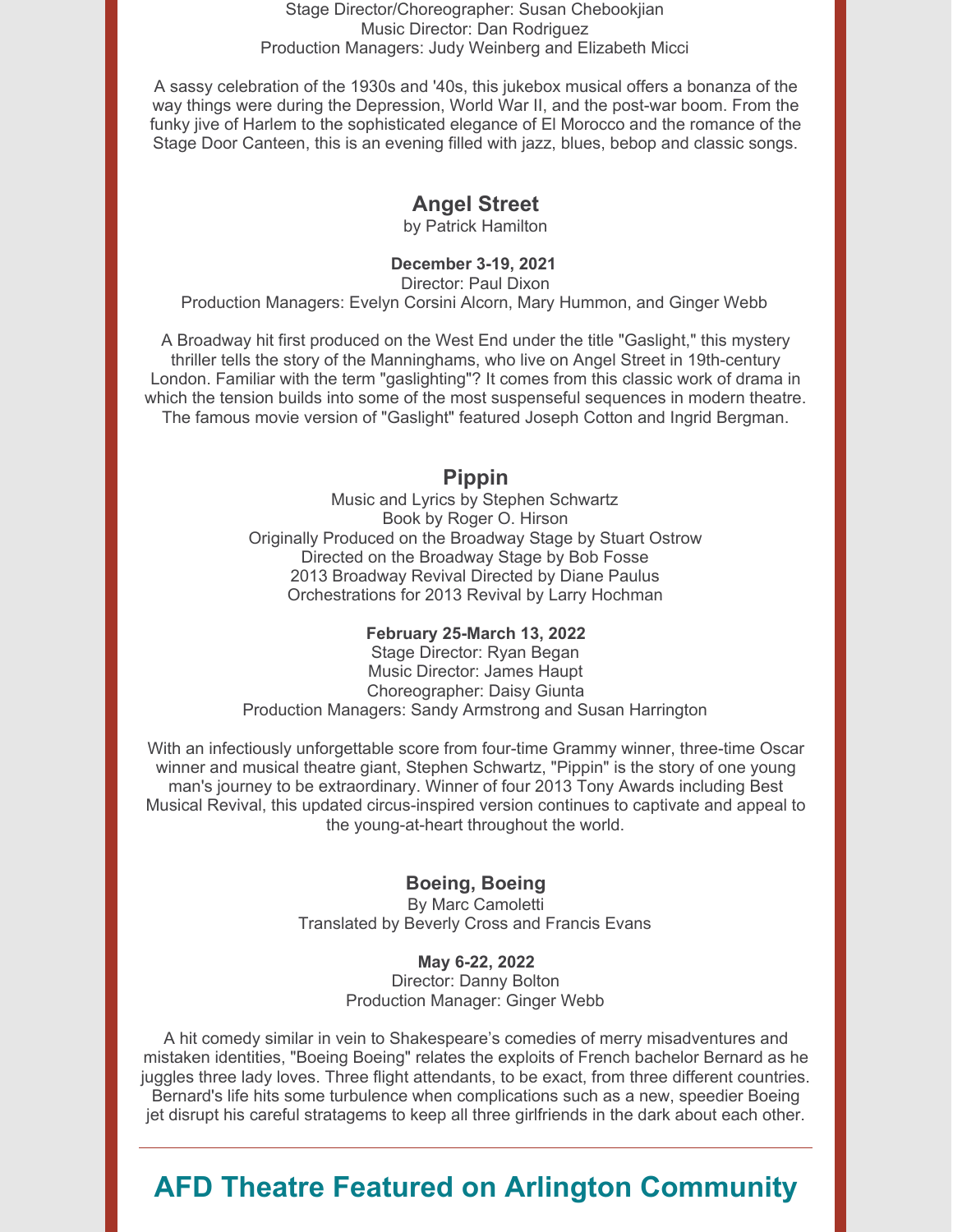## **Media's ACMi News**

Last season, live-streamed shows helped AFD Theater stay active. Now we're joining many Boston-area theatres in resuming live productions. The ACMi News team at Arlington Community Media featured AFD in a recent broadcast that featured AFD President **Judy Weinberg** and All Night Strut cast member **Vanessa Calantropo.**

[Watch](https://acmi.tv/videos/acmi-news-august-06-2021/) the video here or click on the photo below and get a backstage look at our hair and make-up room, our costume room, and see interviews with Judy and Vanessa! **The AFD segment starts at 10:29.**

**ACMi News: August 06, 2021** THE ALL NIGHT STRUTI **JUKE BOX MUSICAL** OCF 7-17 WWW.AFDTHEATRE.ORG

# **Save the Date: September Opening Meeting**

Our Opening Membership Meeting will take place Sunday, September 19, at 4 PM in the theatre auditorium. Come to reunite with fellow AFD members, refreshments, and entertainment! The entertainment portion of the gathering will feature a few songs from **The All Night Strut!**

# **Membership Update**

Join AFD or renew your membership! The deadline to be included in the AFD directory has been extended to August 27. **Learn about our two [membership](https://www.afdtheatre.org/copy-of-join-us) options and join online.**

## **AFD 100th Anniversary Planning Underway**

What's on your hard drive, in your closet, or in your photo albums? **Susan Harrington** is chairing the AFD 100th Anniversary Celebration committee. Under the theme of 100 Years of Excellence, anniversary plans include turning the lobby into an exhibit space that highlights AFD history and individuals who have contributed to the success of the theater. Susan is asking all AFD members to start looking through their photo albums and stacks of AFD memorabilia for items they'd be willing to scan and share. Contact Susan at [slh1029@verizon.net](mailto:slh1029@verizon.net) with any of your finds.